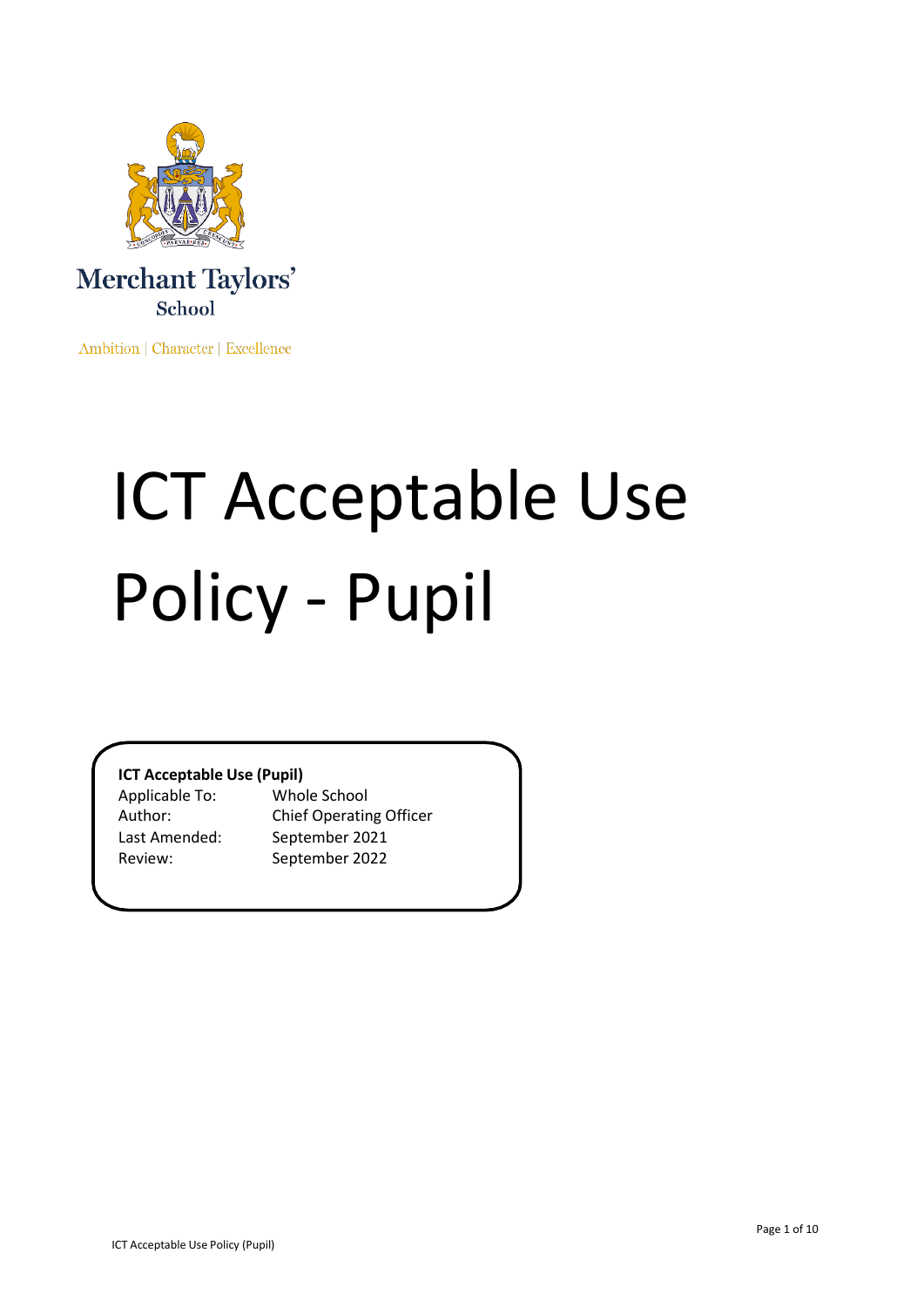## **ICT ACCEPTABLE USE POLICY – Pupil**

#### **1. Introduction**

The ICT Service Department, its resources and its staff are committed to providing an excellent service to staff and pupils. The facilities exist to support the aims and objectives of the Schools and as such must be treated with respect at all times. In particular, the ICT Service staff seek to support the acquisition of knowledge and skills and to support the development of initiative, confidence, independence, self-discipline and a strong sense of values.

This document defines the Merchant Taylors' Schools' policy in respect of the acceptable use of their information and communication (ICT) facilities and all pupils must make themselves familiar with this policy as violations may lead to disciplinary action.

## **2. Purpose**

The ICT Service Department is responsible, on behalf of the Schools, for providing a safe environment in which to learn and achieve educational objectives. In so doing, the ICT Service Department will seek to provide a first-class service whilst at the same time minimising and containing potential risks to the Schools and their members.

The purpose of this policy is therefore to state clearly both pupils' obligations in using these facilities and the ICT Service Department's responsibility and authority in taking action of safeguard them.

### **2.1 Personal Responsibility**

Pupils, staff and all other users of the ICT system must accept personal responsibility for using the ICT facilities with respect and in accordance with this policy. It is the responsibility of all pupils to report any misuse of the network to a staff member. Misuse may come in many forms but it may commonly be viewed as information on the computer system which suggests:

- pornography
- unethical or illegal requests
- racism
- sexism
- inappropriate language
- any material which may be likely to cause offence.

Misuse of the network may also involve the deliberate streaming of large data files or any other practice which will deliberately slow down the network speed.

Merchant Taylors' Schools make no warranties of any kind whether expressed or implied for the network service they are providing. The Schools will not be responsible for any damages suffered whilst using the system, including loss of data as a result of delays, non-deliveries, mis-deliveries nor service interruptions caused by the system or elements of it, or your errors or omissions. Use of any information obtained via the network or other information systems is at your own risk. Merchant Taylors' Schools specifically deny any responsibility for the accuracy of information obtained via its Internet services.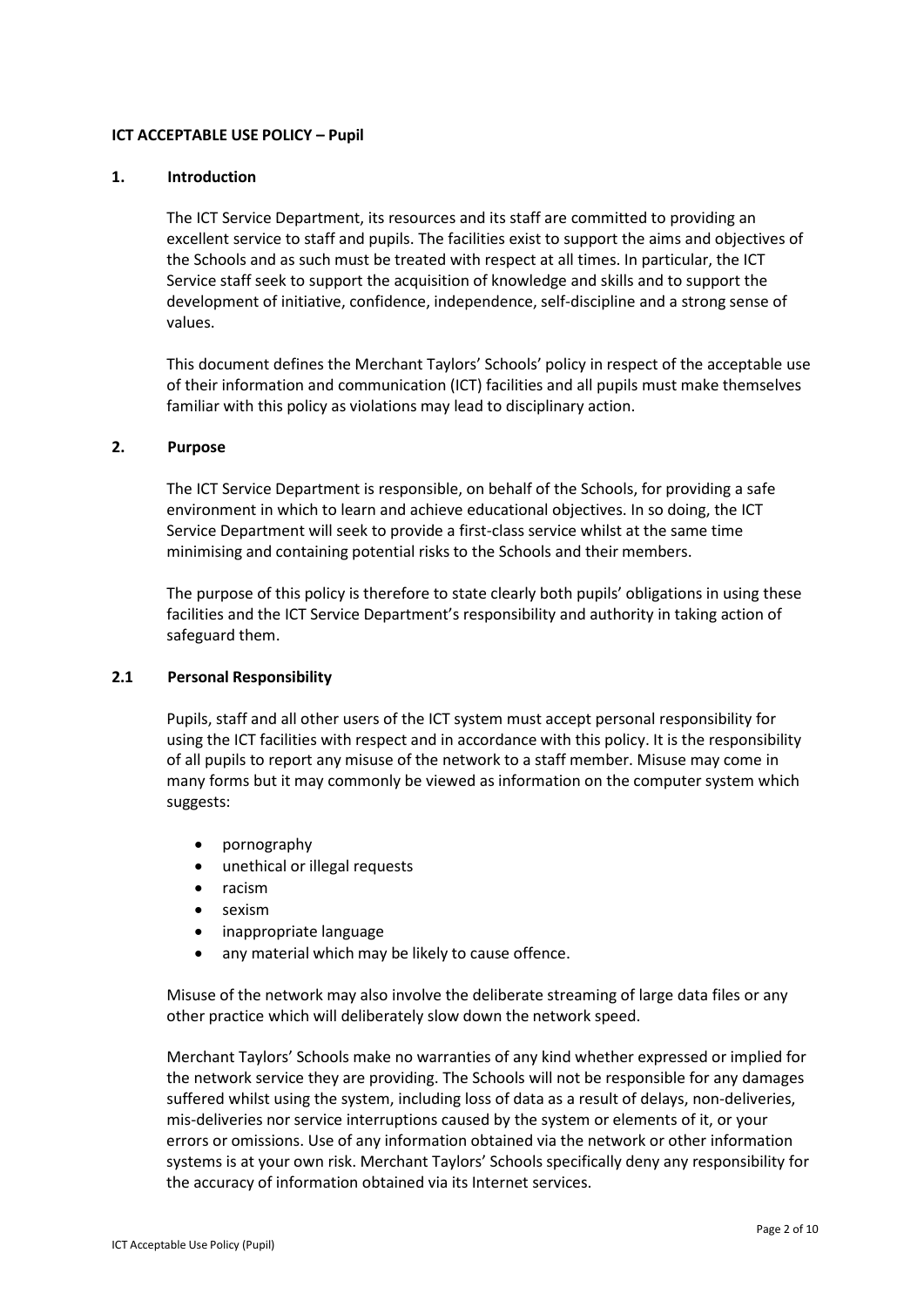## **3. Policy Statements**

# **3.1 General**

It is the policy of the Schools to:

- provide a working environment that encourages access to knowledge and sharing of information
- maintain ICT facilities for academic and administrative purposes which provide access to their communities for local, national and international sources of information
- ensure that the security, safety and reputation of the Schools and their members are protected from harm through the use or misuse of ICT.

# **3.2 Software and Hardware**

This policy covers the use of the Schools' ICT networks and the Internet, irrespective of the means by which they are accessed. The policy applies to pupils who are using the following methods of access whilst working under the auspices of the School:

- wired connections via a School machine
- wireless (WiFi) connections
- cellular connections (3G / 4G) on their own device

The Schools invest in a range of software and maintain this software to prevent unauthorised/inappropriate access to the Internet and to monitor email. Software is also used to detect viruses and to monitor and control the use of all computer facilities. It remains the responsibility of the pupil, however, to treat all resources, facilities and services with respect and to adhere to this policy.

Access to educational Internet-based games may be allowed with some discretion. Pupils will ensure that such games are quiet, cause no disruption and contain suitable age-appropriate content. Strict priority is given to anyone wishing to complete schoolwork.

Pupils will not unplug, insert or disconnect any cabling relating to ICT equipment, nor interfere with projectors unless they have been given direct permission to do so.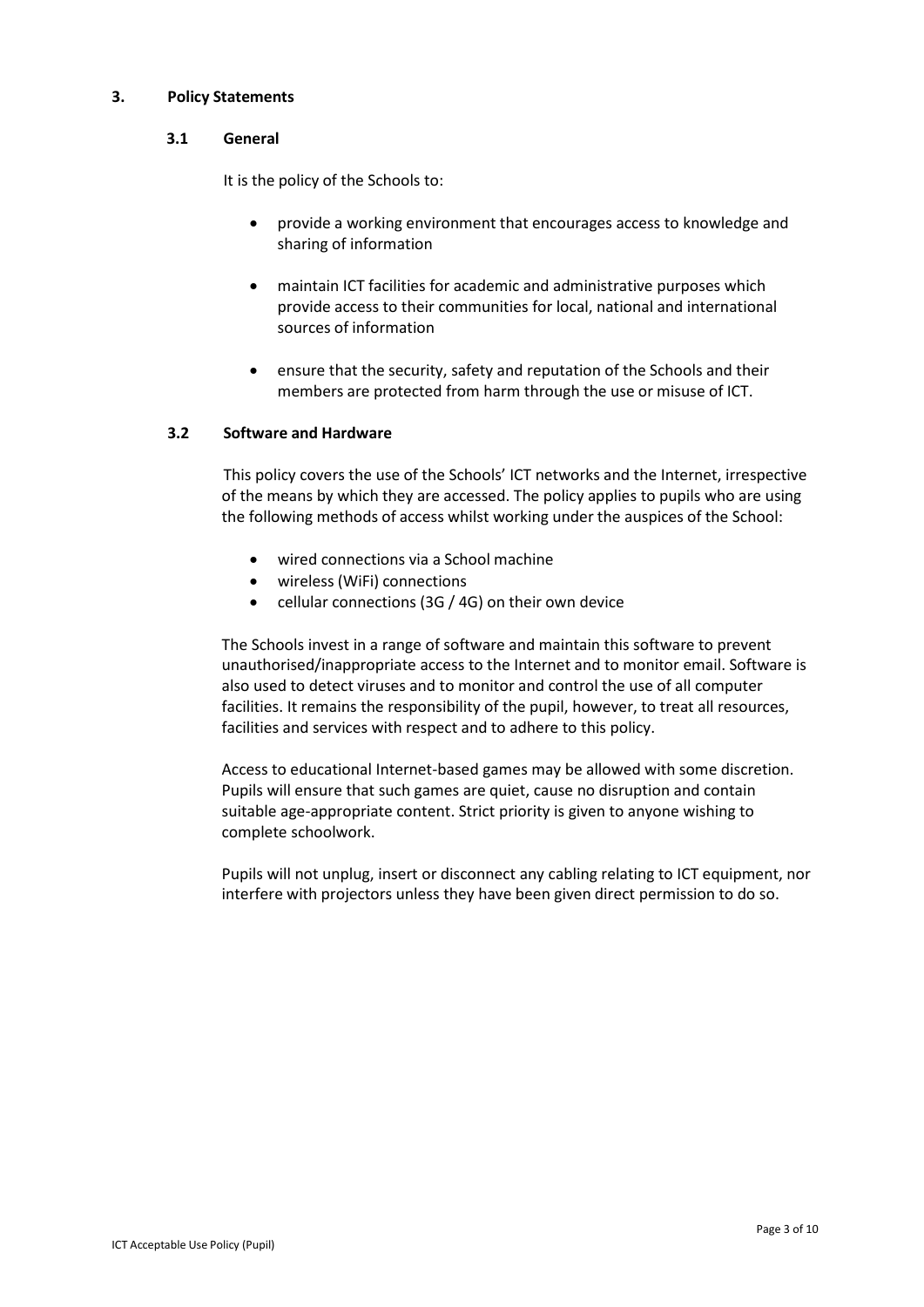# **3.3 Acceptable use**

It is the policy of the Schools that:

- the ICT facilities are provided in support of teaching and learning, research and administrative activities
- pupils are expected to conduct themselves in an orderly manner and respect the rights of others when using the facilities
- only designated pupils or those given permission are permitted to use the facilities.

# **3.4 Network Etiquette and Privacy**

Rules for using the computer facilities / own devices include, but are not limited to the following:

- pupils will not post nor upload any information, pictures or video to any website/app (including video and photo sharing websites/apps) that may be deemed unsuitable, offensive or annoying to others. In addition, pupils agree neither to post nor upload any material which identifies the Schools, its staff or its students from any device whether within the Schools or elsewhere.
- publishing documents or photographs relating to the Schools or their pupils without express permission is prohibited.
- pupils consent to access and review by the ICT Service Department of all materials created, stored, retrieved sent or received using the Schools' ICT resources.
- pupils must use appropriate language in all communications
- pupils must keep personal data private (e.g. home address / telephone number)
- pupils must not use the facilities in any way that would disrupt the use of the service by others
- pupils should take care to avoid excess printing (be brief, proof read work for mistakes before printing, avoid printing entire articles if an extract is all that is needed etc.)
- pupils should remember that humour and satire can often be misinterpreted
- pupils must cite references for any facts which they state
- pupils must respect the rights and beliefs of others
- pupils must be polite

# **3.5 Distance Learning & Live Lessons**

Distance learning requires teachers and pupils to adapt normal classroom routines to the online world, but the normal high expectations of conduct and behaviour will remain. The following directions **must** be followed:

- the recording of still images, filmed images or audio of staff or other pupils without permission, and the distribution of such images, is strictly forbidden.
- you must log in to any Office365 programme (including Teams) with **your** school email and password. Impersonating someone else or trying to access the school system via a different email is strictly prohibited.
- making inappropriate, offensive or unkind comments, including through emojis and/or images, will not be tolerated.
- any visual or audio file shared with others must be appropriate to the learning task.
- pupils must not interfere with another pupil's work without their permission, whether it is work submitted on a platform or shared work in a collaboration space (such as in OneNote).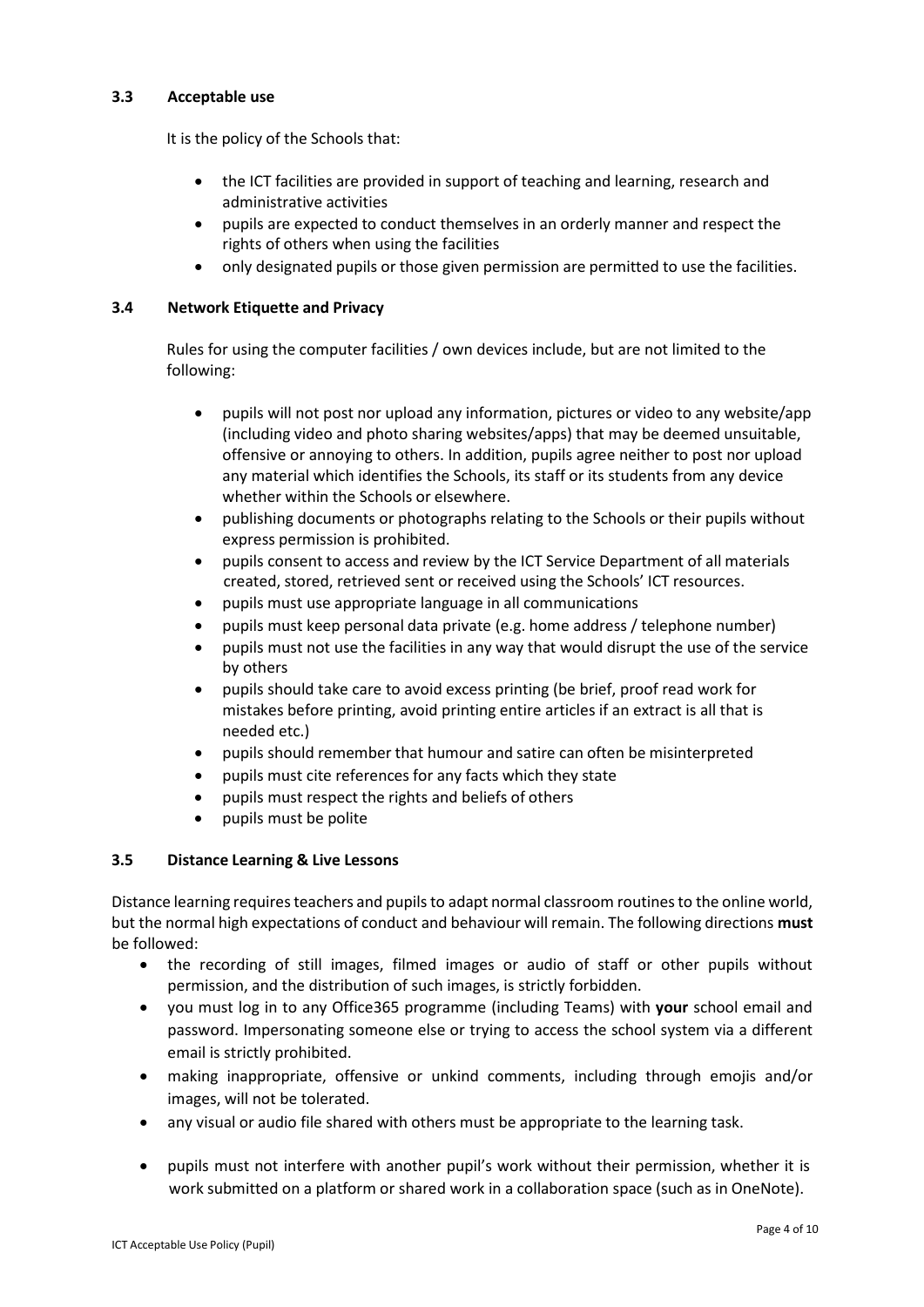- there is an expectation that pupils will engage in online collaborative work when requested by their teacher, work in a respectful and helpful manner, following instructions carefully.
- when submitting academic work, students must adhere to the usual standards of academic honesty and be careful notto plagiarise work, avoiding copying off the internet and submitting as their own assignment work, or submitting work as their own without reference to coauthors if the work was generated collaboratively.
- pupils are expected to take reasonable steps to complete learning tasks in the timescales set by teachers so as to maintain progress in their studies. Distance learning requires greater selfmanagement of task completion by pupils, given the absence of physical face-to-face teacher pupil contact. Timely communication of expected/experienced delays to work submission, and an openness of both parties to listen and adapt to the dynamic challenges collectively faced, are key to maintaining strong teacher-pupil learning relationships and academic progress. If you are struggling, please do contact your teachers, they want to help.
- pupils should store their electronic work in an organised fashion using their My Documents folder on a home computer (which could be ordered by subject), their cloud-based OneDrive (available at [www.office.com](http://www.office.com/) – and sign in with school credentials) or in the usual way expected by their class teacher (e.g. Class Notebook).

## **Relating specifically to live lessons:**

- pupils should wear headphones during live lessons or tutorial sessions
- it is expected that pupils will engage in lessons and tutorials in a manner as similar to regular classroom learning as possible. This includes: making sure no music is on in the room; mobile phones are not to be used during the lesson unless directed by the teacher, nor are other functions on computers; pupils should have all their equipment ready before the lesson.
- behaviour when working as part of an online lesson should be as expected in normal classroom learning: quietly attentive; prepared to ask and answer academic questions; attempt learning tasks in good faith, whatever the challenge; engage respectfully with others when collaborating.
- parents should not be participating/be present in lessons except where this is requested by the School due to the age of the pupil or due to an SEN need.
- recording or taking screenshots in online classes is strictly forbidden.
- pupils should have the option to have cameras on and should be aware that it could be possible to be seen on a display screen if they have a camera on. This is more manageable if 'lecture theatre' view is used by the teacher.

# **3.6 Security**

All use of the School systems must be under your own username and password unless specifically directed otherwise by a member of staff. Remember to keep your password to yourself and do not share it with your friends. If you think that someone else has access to your account, contact a member of the ICT Service Department immediately.

If a pupil takes home any School owned property then they are responsible for it. It will be necessary to check home and personal insurance policies to ensure that the risks of damage or theft to the Schools' equipment are covered. It is important that pupils are aware of their own personal security when transporting expensive and 'desirable' equipment between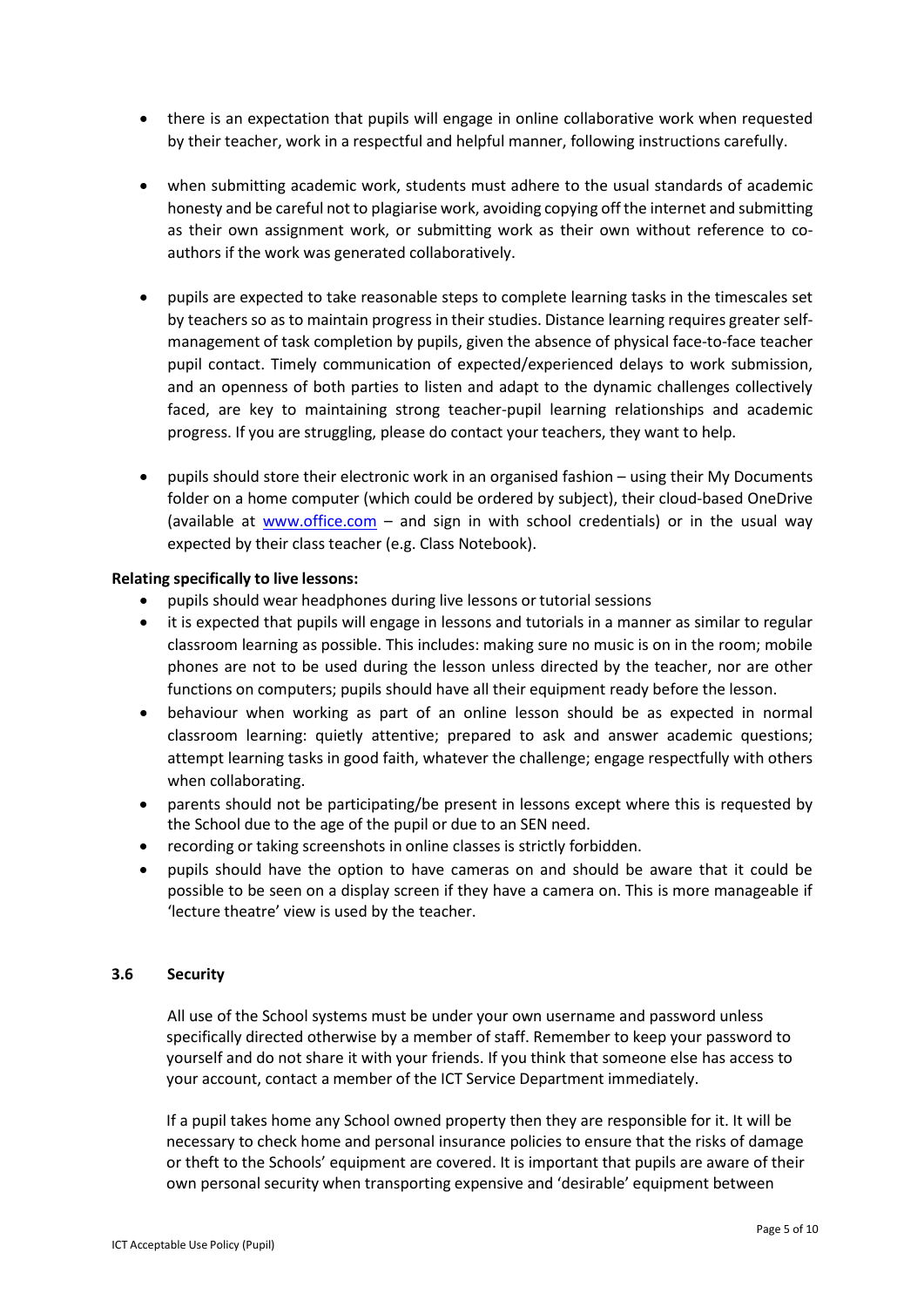home and school. This equipment should not be left unattended. Pupils should be discreet when travelling on public transport or walking to or from the Schools.

# **3.7 Personal Use**

The Schools accept that pupils will want to use the computer system for their personal use. Provided that this use is occasional, reasonable and does not interfere with or detract from everyday work and commitments, it will normally be tolerated. Pupils are able to use the facilities in this way at lunch times and at break times as well as occasionally in lessons. Personal use during lesson times must be directed by a member of staff.

## **3.8 Unacceptable Use**

The ICT Service Department will prohibit the use of its facilities when used intentionally in contravention of the principles outlined in this policy. The activities prohibited under this policy include (but are not restricted to) those listed below. Pupils must not:

- i. cause the good name and reputation of the Schools to be undermined
- ii. deliberately access, create, store, download or transmit any material that the Schools may deem to be threatening, defamatory, abusive, obscene, racist or otherwise offensive or access any age-restricted material classified above their actual age
- iii. send or partake in unwanted email, chain letters, pyramid letters or similar schemes
- iv. gain unauthorised access to facilities or services
- v. behave in a way, or use the facilities in such a manner, that violates any other School policy
- vi. pretend to be someone else or give false information about themselves
- vii. transmit, store or download any material in violation of any UK or other national laws. This includes, but is not limited to, copyrighted material, threatening or obscene material or material protected by trade laws
- viii. engage in cyber-bullying the use of technology to tease, intimidate or threaten
- ix. make malicious use of any instant messaging platform over the school network
- x. connect their personal device to any switch or hub linked to the school wired network
- xi. use any VPN/proxy sites. Use of such sites/networks will be considered a direct attempt to compromise the security of the Schools' network and will result in disciplinary action
- xii. overuse, hack or back up the school network or use it in such a way that would deliberately slow down access for other users, e.g. by streaming or downloading movies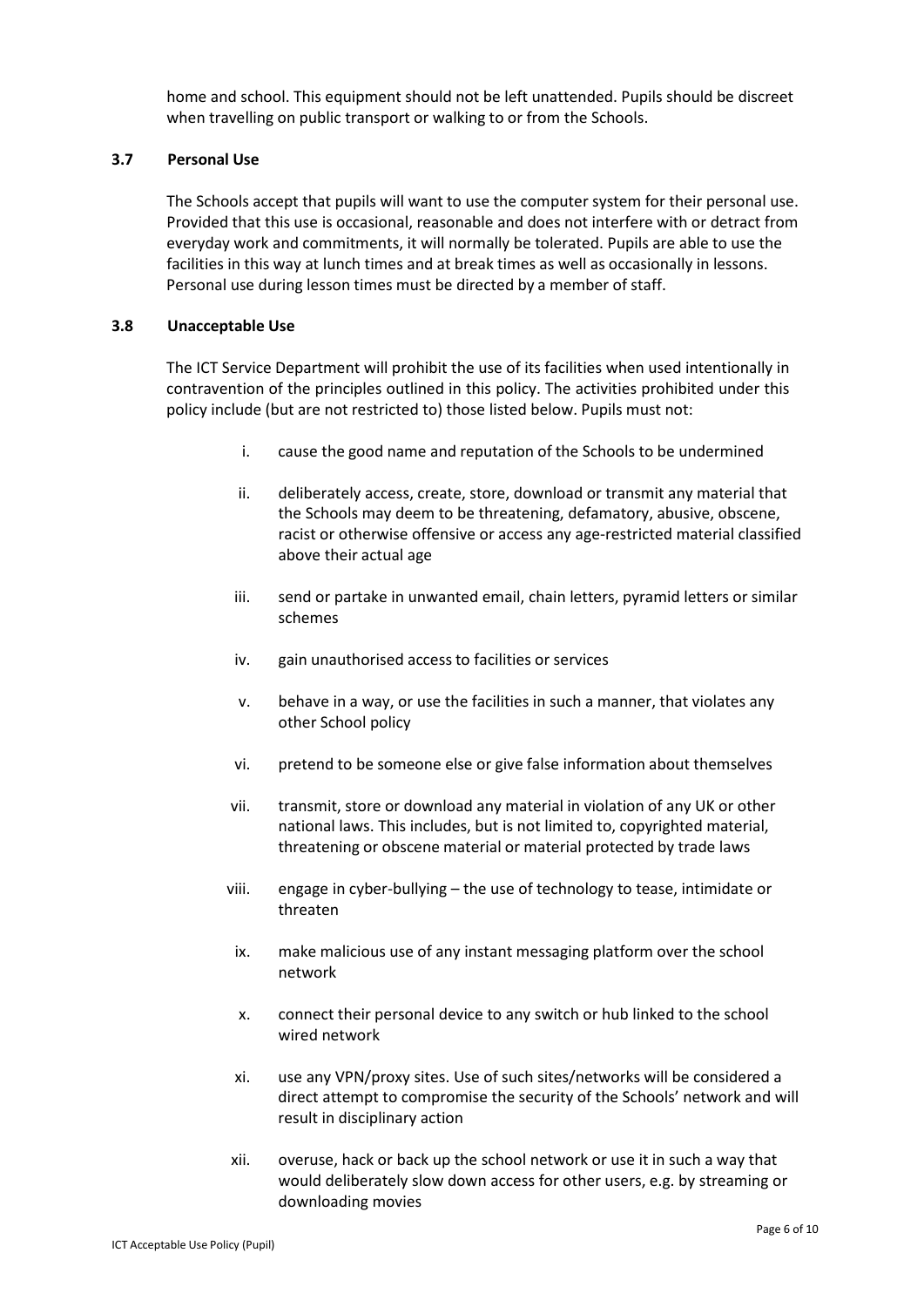- xiii. record live lessons or take screenshots of online lessons
- **3.9** If pupils have any concerns during the school day, or at any other time, they must raise them immediately with an appropriate member of staff (Form Tutor, Head of Year or Deputy Head). These may include:
	- a concern that their network security has been compromised
	- any worry that there has been attempt by someone older from outside the Schools to contact them (e.g. grooming, trying to discover personal details, travel plans etc)
	- any accidental access to a restricted site or one which has inappropriate content.

# **3.10 Prevention and investigation of misuse**

The Schools reserve the right to access all information held on their facilities, including monitoring and intercepting any system logs, web pages or email messages. This is for the purpose of preventing and detecting misuse. It is the policy of the Schools to:

- promote their Acceptable Use Policy to all their members and provide advice on acceptable use when asked
- undertake a full and continual audit of all Internet activity to ensure pupils adhere to the detail and the spirit of the Acceptable Use Policy
- take swift action against anyone found to be misusing the Schools' ICT facilities.

If it is suspected that a pupil's personal device is being used in an unacceptable way whilst on the school site or away from the site on school business, including the use of their own cellular data access, a member of staff will confiscate the device and ask the permission of pupil to gain access in order to investigate. If the pupil refuses to give permission for the member of staff to gain access, the device will be held until the pupil's parents can be contacted so that device can be accessed in their presence. The full cooperation of the family is expected in these circumstances.

# **3.11 Health and Safety**

Merchant Taylors' Schools have a separate ICT Health and Safety Policy. By agreeing to this Acceptable Use Policy you agree to follow the Health and Safety rules which govern use of ICT facilities. In particular, if you have a medical condition such as epilepsy which may be affected by the use of computers then you must inform your School and a member of the ICT Service Department.

The Schools cannot guarantee the safety of personal chargers which may be brought in to charge personal devices. As a result, it is the responsibility of pupils to ensure that their own devices are fully charged before they are brought into School. The use of personal chargers is forbidden on the School sites.

**3.12** Occasionally, the Schools will want to share information with parents relating to changes to this policy, new online threats or trends which may affect pupils etc. This will usually be done via the weekly email bulletin to parents.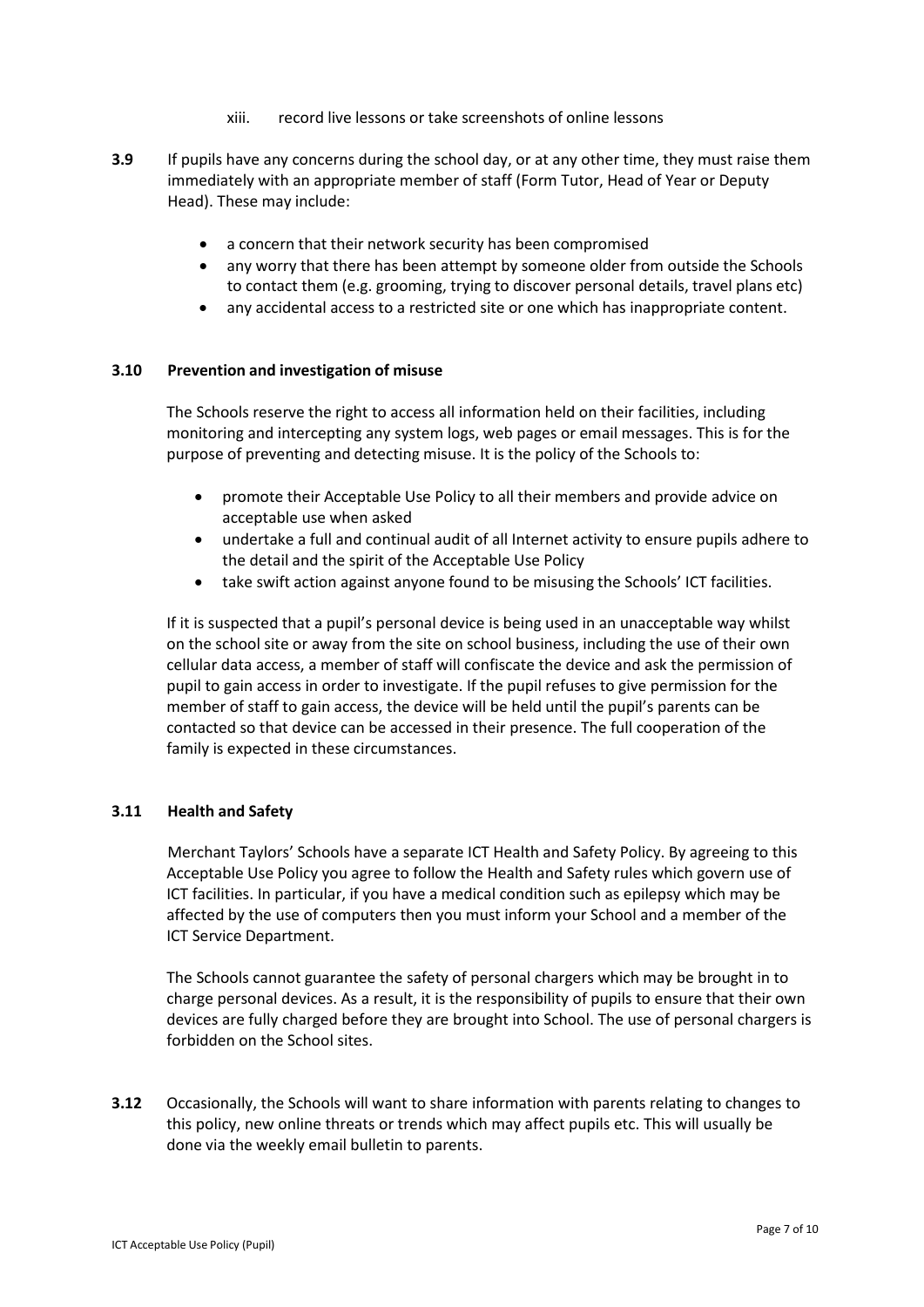# **3.13 Disciplinary Action**

Breaches of the School's ICT Acceptable Use Policy will be dealt with in line with the Behavior Policy (Including Rewards and Sanctions).

## **3.14 Cyberbullying**

Cyberbullying is defined as *the use of technologies by an individual or by a group of people to deliberately and repeatedly upset someone else.* 

Cyberbullying can take different forms:

- Threats or intimidation
- Harassment or stalking
- **Manipulation**
- Vilification and defamation
- Ostracism and peer rejection
- Impersonation
- Forwarding or publicly posting private information or images

Cyberbullying can be characterized in several specific ways that differ from face-to-face bullying:

- The profile of the person carrying out the bullying
- The location of the online bully
- The potential audience
- The perceived anonymity of the person carrying out the bullying
- The motivation of the person cyberbullying
- The digital evidence of the bullying activity

As with other types of bullying, cyberbullying is unacceptable in the School community. Appropriate sanctions will be applied, in line with the Behaviour (Including Rewards and Sanctions) Policy.

What to do if you are the victim of cyberbullying:

- Report it tell your parents and your Form Tutor. Remember, you have not done anything wrong, and you deserve support
- Keep evidence take screenshots, keep a timeline of what has happened
- Block the bully block the account from which the bullying originates. You can also request that they delete the offending content
- Report it report the account to the messaging service provider or to CEOP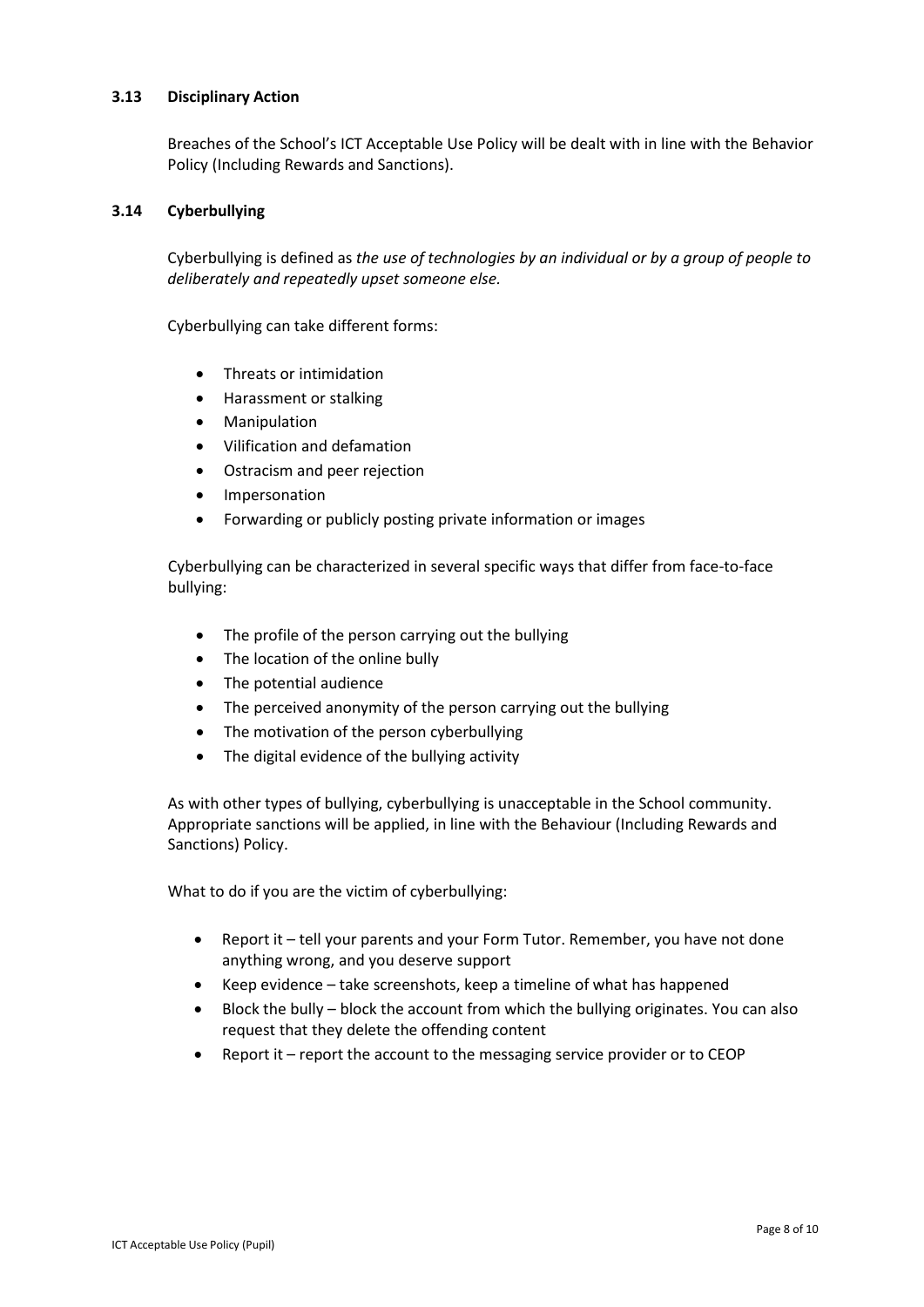What the School will do:

- Provide support for the person being bullied, involving them in the decision-making process
- Record the incident
- Work with those involved towards removing the upsetting material
- Inform parents
- Work to restore the relationships between the victim and the bully

If there is evidence of illegal activity, the School will co-operate fully with the police and follow their advice on securing evidence. The School will refer incidents about which they are aware to the police where they:

- Involve illegal contact between adults and children
- Involve coercion or blackmail
- Are extreme in their nature or violent
- Place a child at immediate or significant risk of harm.

The School provides information about staying safe online and dealing with cyberbullying through its Cornerstone Curriculum (PSHE) and ICT lessons.